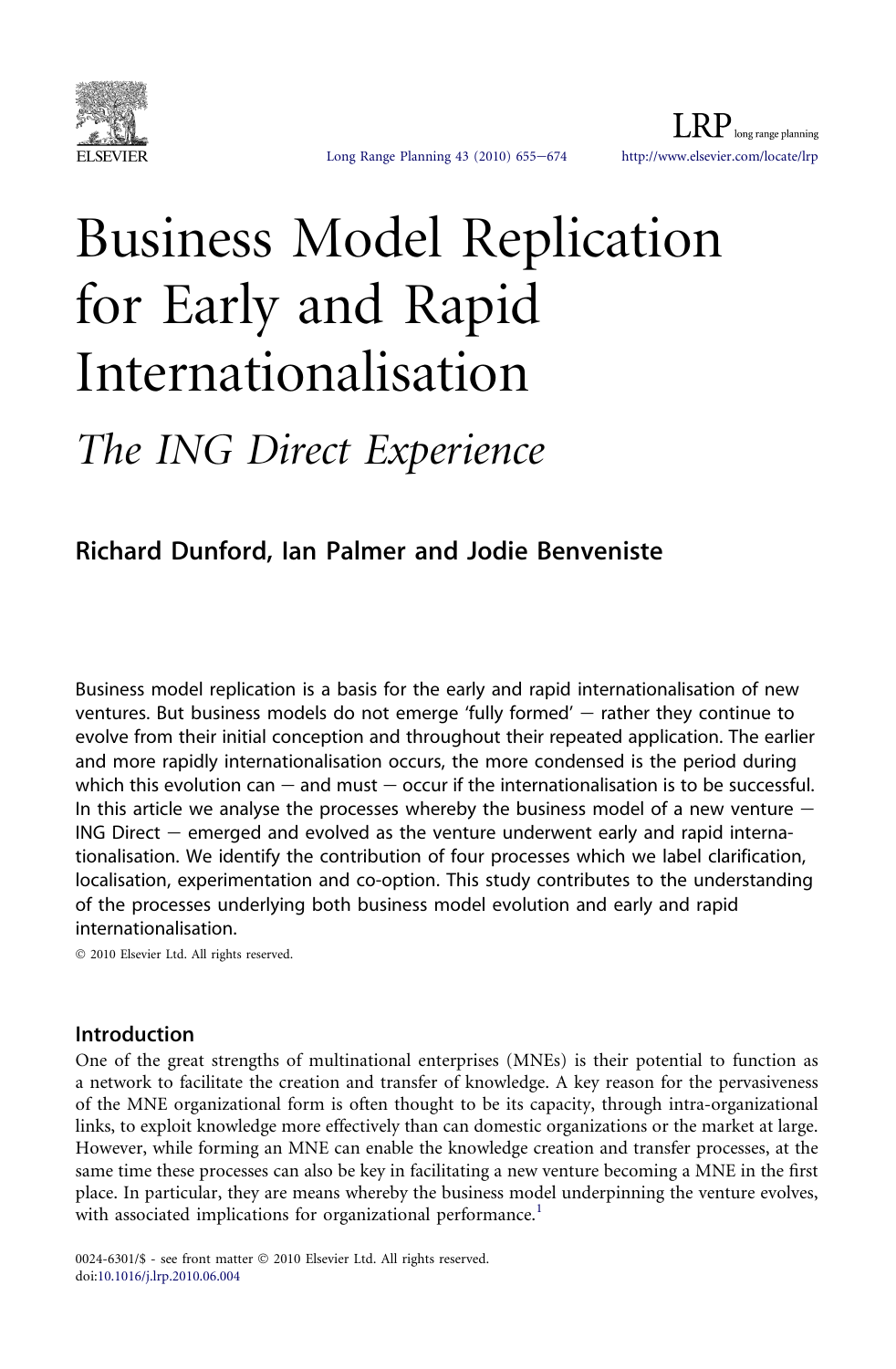Where a new venture intends to internationalise both early in its existence and rapidly  $-$  the phenomenon of 'accelerated internationalisation' - there is likely to be a still greater dependence on effective knowledge creation and transfer. Even where internationalisation is based on a replication strategy, a new venture's business model is unlikely to have emerged fully formed, and knowledge creation and knowledge transfer will impact both its early fine-tuning and its continuing evolution.

Despite the significance of knowledge creation and transfer for the growth of new ventures into MNEs, this aspect has received relatively little attention in the literature, as research on MNEs has tended to focus on their functioning as already established entities rather than on the processes whereby emerging ventures become global players. Similarly, the business model literature has tended to emphasise either the innovative capacity of new business models or the need for them to change over time to meet changing competitive conditions, but far less attention has been given to the specific detail of processes whereby new business models are 'discovered, adjusted and fine tuned by doing'.<sup>[2](#page--1-0)</sup>

To address this imbalance, we have researched the processes through which business model replication can provide a basis for the early and rapid internationalisation of a new venture. In particular, we illustrate the role of four processes  $-$  which we characterise as clarification, localization, experimentation and co-option  $-$  in determining how a business model takes its initial form and subsequently, continues to evolve. Our research was case-based, involving a longitudinal study of ING Direct's emergence as a global retail bank. This company constitutes a particularly appropriate research site for four mutually reinforcing reasons which, taken together, made the development and international expansion of ING Direct a rewarding case for research study.

- First, it internationalised early and rapidly: within five years of the results of the initial trial of its business model (1997-8), ING Direct had entered eight other countries.
- Second, ING Direct's international expansion was through business model replication, and since it occurred in multiple countries over a concentrated time period, it serves as an example of a natural experiment into the processes associated with the emergence and evolution of a replicated business model.
- Third, various measures indicate that ING Direct's accelerated international expansion was successful. Within six years of the initial business model trial it was the largest direct bank (as measured by client funds entrusted) in every country where it operated (see Table 1). Despite still incurring the costs involved in entering further new markets, it became profitable by the final quarter of 2002, and 2003 provided its first full year of profit (see [Table 2](#page--1-0)). Although ING was not a well-known entity in most countries at the time of entry, brand awareness of ING Direct averaged 83% across these markets by 2007. No other direct bank has had a comparable record of success on a global scale to date.<sup>[3](#page--1-0)</sup>
- Fourth, we were permitted access to a range of informants that was exceptional in terms of both their seniority and geographic spread, gaining approval for interviews with the CEOs and other senior executives both at Global Head Office and in each operational country. This breadth of access to the most senior strategic decision-makers involved in the design and implementation of ING Direct's business model offered us the possibility of exceptional data quality.

|          |  |  |  | Table 1. ING Direct's market ranking in retail funds entrusted within six years of the results of the initial trial |  |  |  |  |  |
|----------|--|--|--|---------------------------------------------------------------------------------------------------------------------|--|--|--|--|--|
| (Canada) |  |  |  |                                                                                                                     |  |  |  |  |  |

|                               | Canada | Spain | Australia | France | <b>USA</b> | Italy | Germany | UK  |
|-------------------------------|--------|-------|-----------|--------|------------|-------|---------|-----|
| Ranking amongst direct banks  |        |       |           |        |            |       |         |     |
| Ranking amongst all banks     |        |       | 7         | 10     | 39         | 8     |         | 15  |
| Ranking amongst foreign banks |        |       |           |        | n.a        |       |         | n.a |

Source: ING Direct Corporate Presentation Q3 2004.